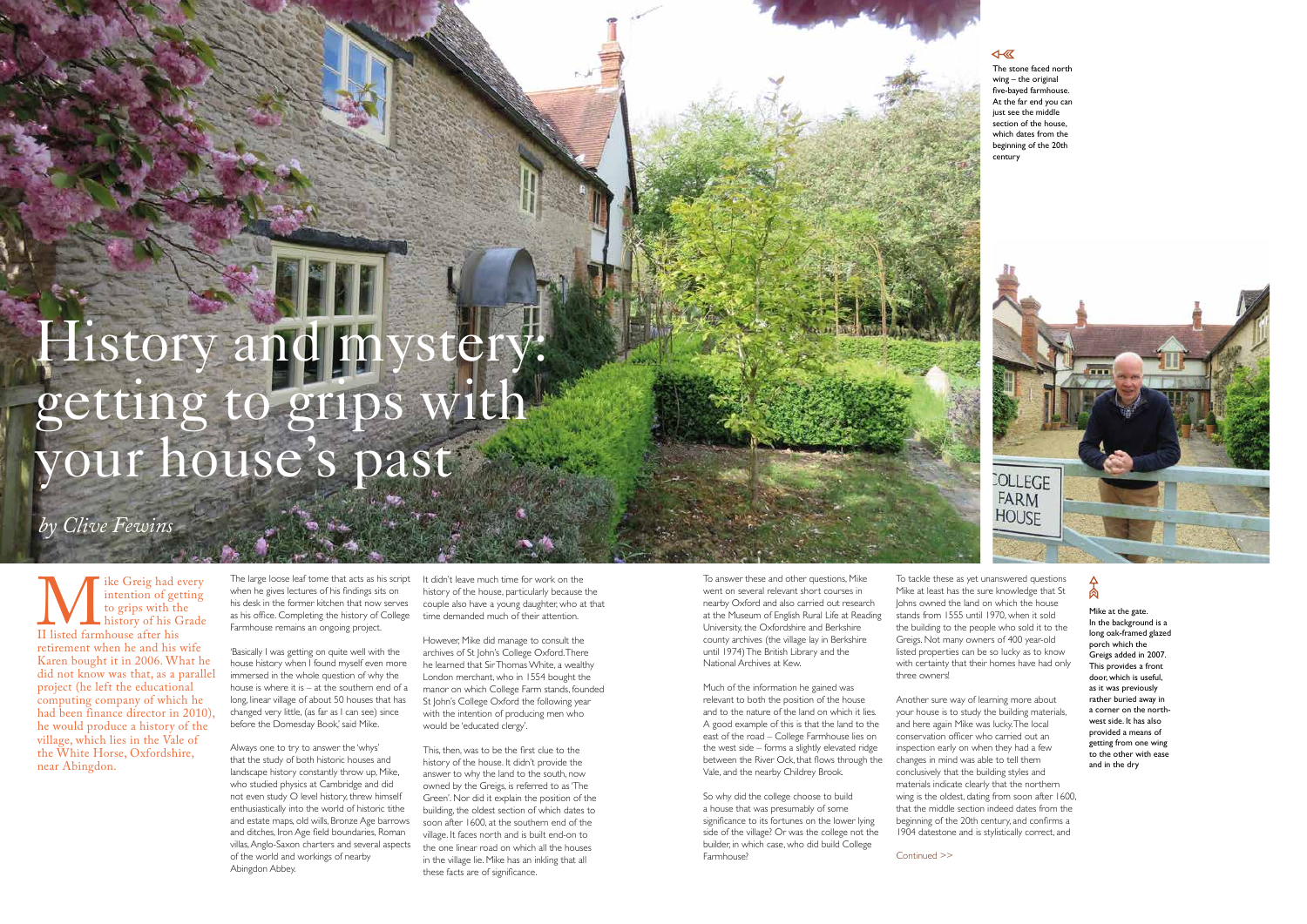### **HISTORY AND MYSTERY**

### $R$

# ADVERTISING SPACE

Lambs tongue stops on these beams in the old wing of the house are consistent with a building date soon after 1600

that the third wing, to the south, is Victorian. It was built as stables, but is now a spare bedroom, playroom and Karen's studio.

That meant that now Mike is able to concentrate more on the most interesting part of the building historically – the original wing, situated to the north – while at the same time he is trying to find out more from St Johns about the many tenant farmers who occupied the house from around 1620 to 1970.

In 2007 they gained listed building permission to add the lengthy oak-framed porch. This provides a front door, which is useful, as it was previously rather buried away in a corner on the north-west side. It has also provided a means of getting from one wing to the other with ease and in the dry.

Rewind to 2006 and Mike was still working full-time. This helped the Greigs to make a decision they have never regretted. On moving in they decided to resist the temptation to strip away the layers at a great pace and to concentrate on what really needed doing – making sure the building was weathertight, not about to fail in any dramatic way, and was safe from the electrical and plumbing point of view.

'Our intention from the outset was to make the building fit for modern living in a way that doesn't destroy any of the historic interest,' Mike said.

> 肏 A rustic staircase winds its way up

In the intervening years they were content to live in the house with much of it as it was. It was the creation of the new kitchen out of three rooms in the southern wing that provided the impetus for Mike to continue his work on the house history.

As an aid to his listed building application he commissioned a study from building historian Jamie Preston\*, who knows the building styles of this part of Oxfordshire well.

It has made him think about the old stone wing – the original five-bayed farmhouse – and the clues in there. They include the downstairs main room (now Karen's study) which has a large old stone fireplace and a chamfered beam, and the original kitchen (now Mike's study) which has lambs tongue stops on the beams. These are consistent with a building date soon after 1600.





The view at the top of the attic stairs. From the outset the Greigs have resisted the temptation to strip away interesting features for fear of destroying much of the character of the wing formed by the original house

 $\Delta$ 



## $\overline{\mathbb{R}}$

Mike Greig points



out some layers of old paint that are clearly visible on the plaster panels that infill the oak-framed construction inside the original farmhouse. Mike intends to investigate this element of the original farmhouse further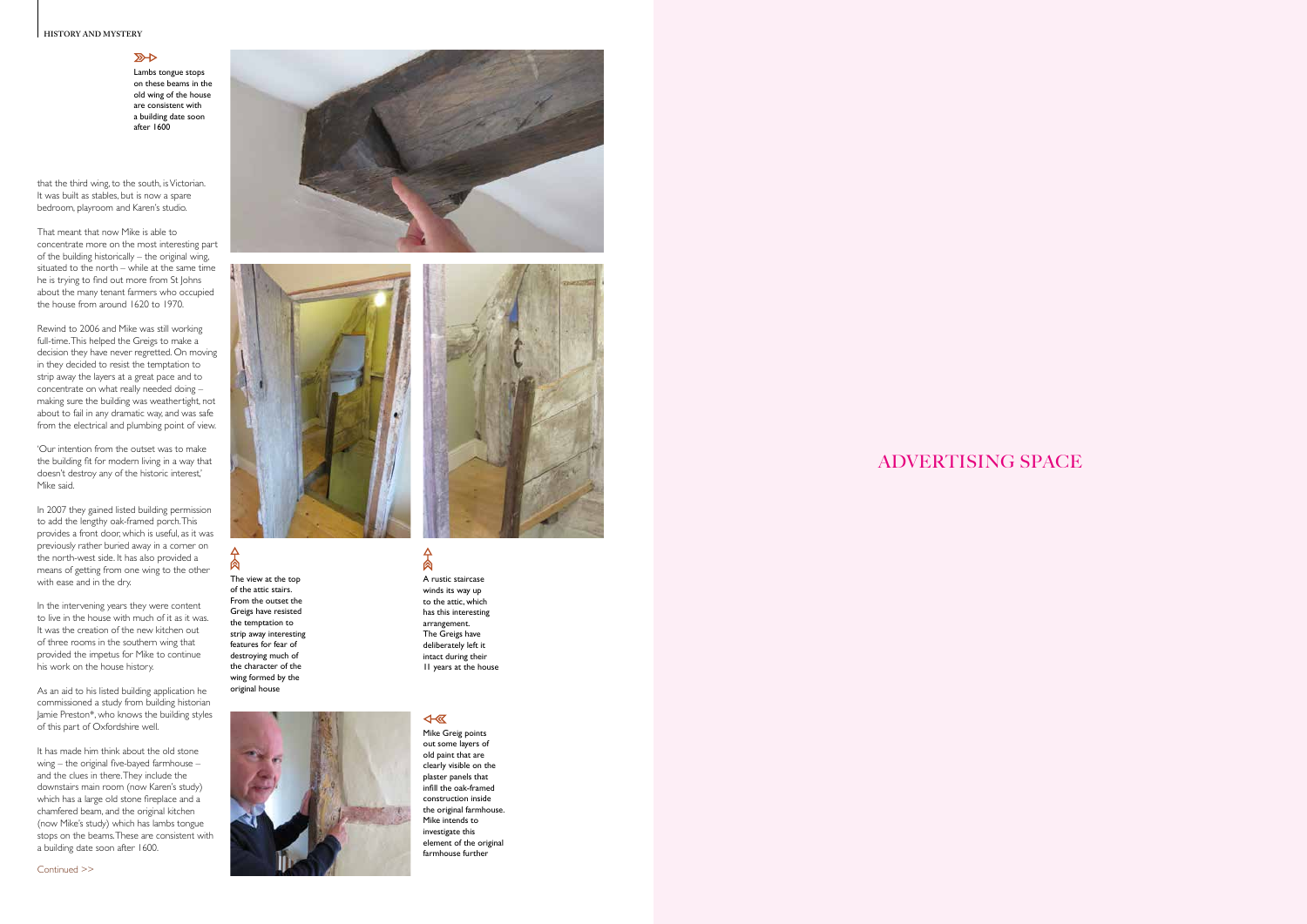



# ADVERTISING SPACE



There is something of a mystery over this door, which leads from the middle attic bedroom to the small end room. It seems odd that a good quality six-panelled door has been used in an attic room that was probably occupied by a servant, and house historian Jamie Preston thinks it might have been downgraded for some reason and moved up to the attic from a grander room on the ground floor

 $\overline{\mathcal{A}}$ 

There are also lambs tongue stops on the chamfered beams in the first floor rooms, again indicating a 17th century date. A rustic staircase winds its way up to the attic, which has two bedrooms and a smaller room and a well-worn old trussed timber roof.

The old doors in the attic probably date from the early 17th century but there is something of a mystery over the door to the smallest room – the one at the south end. Given that the other doors in the attic are of plank and batten type, it seems rather odd that a good quality six-panelled door has been used here, especially as these attic rooms would probably have been servants' quarters.

The likelihood, according to Jamie Preston, is that this door would originally have been positioned in a part of the house where it could be seen, probably on the ground floor.

Throughout the old part of the house there are indications of the oak frame construction beneath the outer covering of stone, with some wattle and daub infill remaining on the inside.

'There is a great deal more to do and who knows where it will all finish up,' Mike said. 'But my hope is that a detailed study of the building will help us to understand how the house functioned over the years, who lived here, and, if possible, how they went about their daily lives.

'I suspect all this detective work is the reason why I always wanted to live in an old house. However I never imagined back in 2006 that I would get so immersed in the history of the village as well! All that has helped to give me an enormous sense of place and of belonging.

Continued >>

# $\frac{1}{2}$

'We could have handed the entire job over to a historic house research company, but I prefer to do it largely myself, hiring the advice of experts such as Jamie as we go along. I feel that doing the research yourself this way – the detective work and piecing together all the fragments of information you discover – makes the experience of living in an old house that much more enjoyable. An old house like this has a story to tell and I guess I am one of those people who just has to find out as much as possible of its past life.'

The modern kitchen was constructed out of three rooms in the Victorian wing to the south

### 4

When the Greigs added the glazed porch in 2007 it gave them the opportunity to reinvigorate and redecorate the sitting room, which now has its original entrance, leading directly from the porch